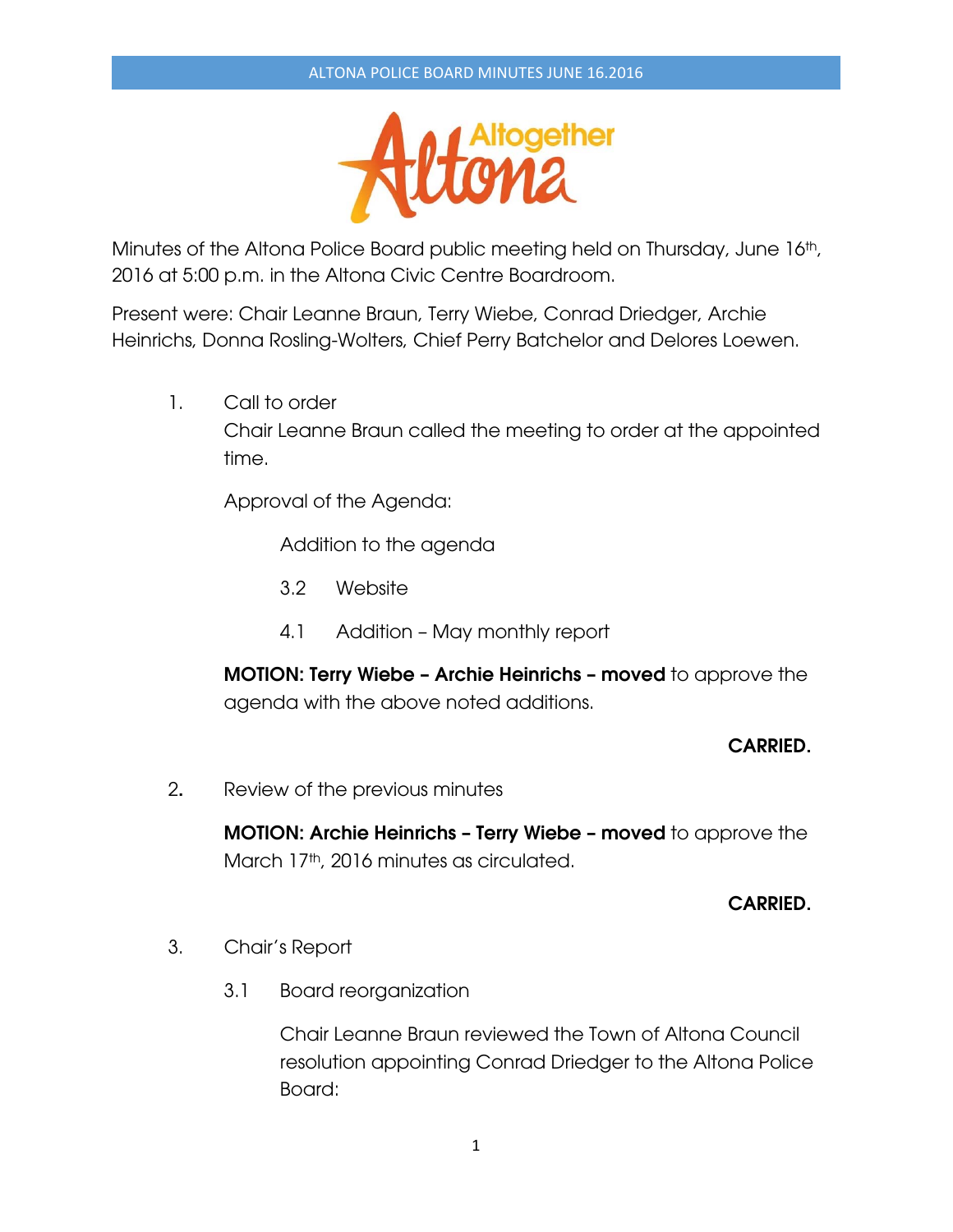## **Town of Altona Council - RESOLUTION NO: 116-2016 Moved by: Glen Robinson Seconded by: Tim Fast**

 WHEREAS the resignation of Board member Kevin Bell has left a vacancy on the Altona Police Board;

 AND WHEREAS the Town of Altona Council Executive has reviewed all applications and have completed their interviews and recommend that Conrad Driedger be appointed to the Altona Police Board to fulfill the remainder of Kevin Bell's term;

 NOW THEREFORE BE IT RESOLVED THAT the Town of Altona appoint Conrad Driedger to serve as a Board member for the Altona Police Board.

### **CARRIED.**

 Board members held discussion on board reorganization and recommended the following motion to Town of Altona Council.

**MOTION: Terry Wiebe – Archie Heinrichs – moved** to recommend that Leanne Braun be appointed as Chair and Conrad Driedger be appointed as Vice Chair of the Altona Police Board.

# **CARRIED**.

3.2 Altona Police Service new website

 Chief Batchelor reported that the Altona Police Service website is now up and running. Chief Batchelor reported that perhaps the Altona Police Board page should be on the Altona Police Service website instead of the Town of Altona. At present we are duplicating the information on two separate websites. The Board agreed to request that the Town set up just a direct link to the Altona Police Service website on the page presently hosting the Altona Police Board information. This will eliminate two websites hosting the same information.

- 4. Chief Batchelor's reports
	- 4.1 Monthly reports March, April and May 2016

Chief Batchelor reviewed the monthly reports of the Altona Police Service noting that April and May are reports from the new PROS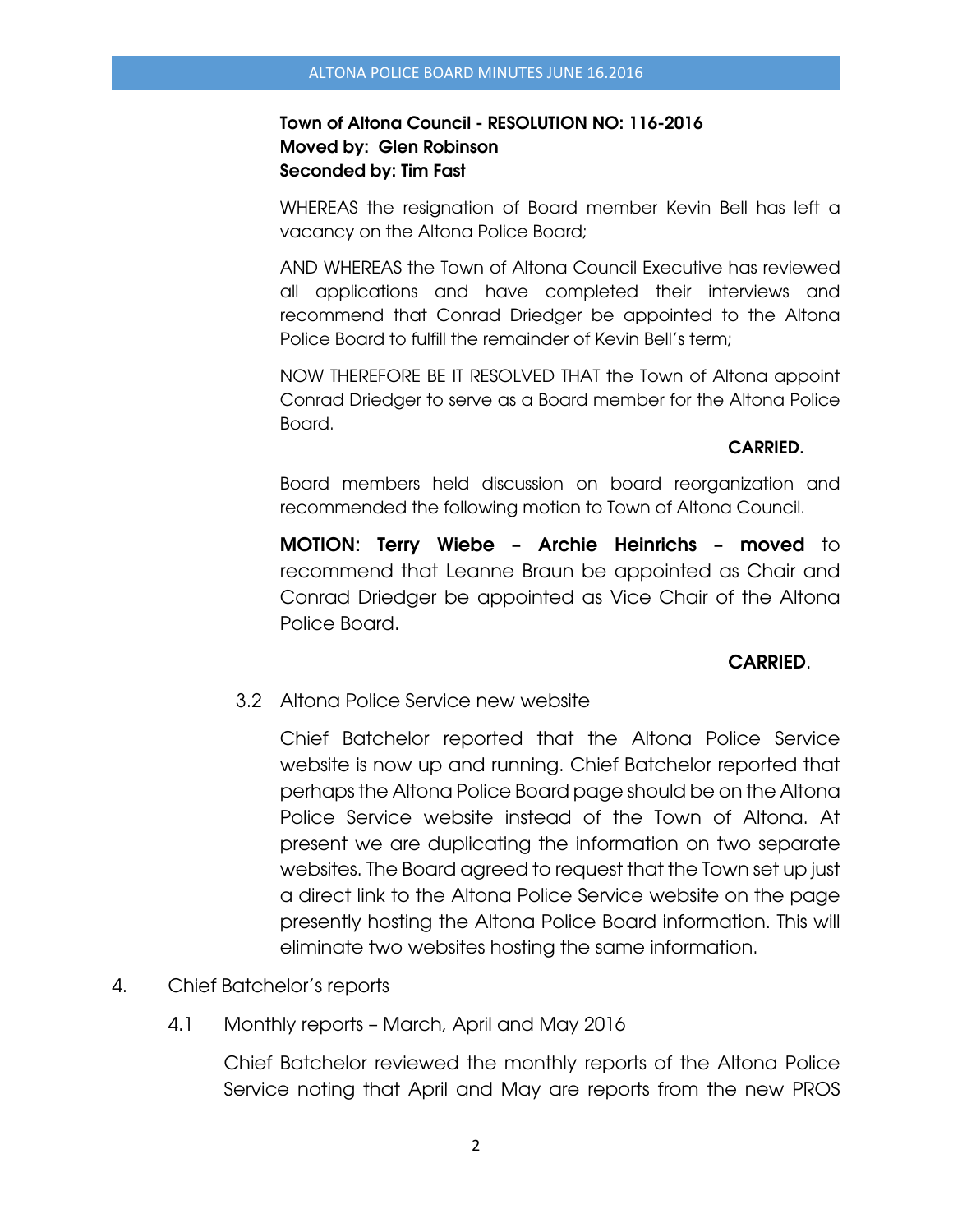system. The PROS does not record any administrative records, thus all entries made through Administration are still being recorded by Command Force.

4.2 Financial Report – copies to be distributed at the meeting

Chief Batchelor reviewed the financial reports. Chief Batchelor reported that Brandon has notified the Altona Police Service that full dispatch will not be available until January 1st, 2017 and so the costs budgeted for will not impact this year's budget. This will benefit the Service this year, as overtime wages dollars are close to budget already for 2016.

**MOTION: Conrad Driedger – Archie Heinrichs – moved** to approve the May 31st, 2016 and the unaudited December 31st, 2015 financial statements.

## **CARRIED.**

4.3 Full Dispatch meeting in Brandon

Chief Batchelor reported that the full dispatch which eliminates call forwarding will not be available this fall. Full dispatch means that when a call comes in when no one is in the office, the call goes to dispatch and they then relay the call via radio to the Officer(s) on duty. The Cities of Winkler and Morden and St. Anne Police Services are all going to this system. This will allow an Officer that is busy on a call to have dispatch contact another officer or supervisors if necessary.

4.4 MPI Road-watch

Chief Batchelor reported that the Altona Police Service has once again signed up for the MPI Road-watch program. MPI will reimburse the Altona Police Service amount of \$14.000.00 for running the program, this covers all costs associated with the Officers salary and wages to run the program.

4.5 Proceeds of Crime

Chief Batchelor will once again be applying to the Proceeds of Crime for funding to purchase new tasers and tracking devices. The tasers the Service has now are becoming obsolete and are being